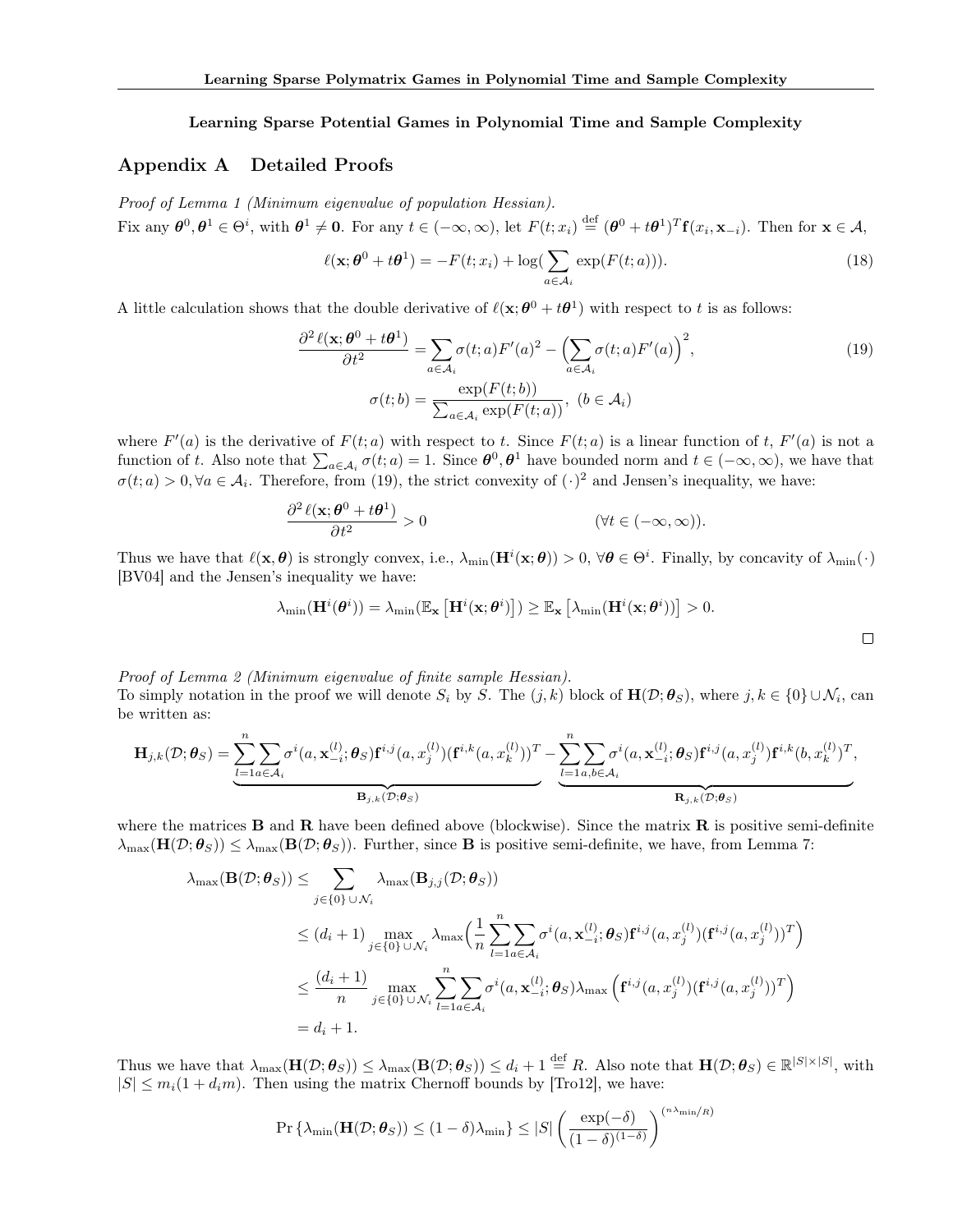Setting  $\delta = 1/2$  we get:

$$
\Pr\left\{\lambda_{\min}(\mathbf{H}(\mathcal{D};\boldsymbol{\theta}_S)) \ge \frac{\lambda_{\min}}{2}\right\} \ge 1 - m_i(1 + d_i m) \exp\left(-\frac{n\lambda_{\min}}{8(d_i+1)}\right)
$$

 $\Box$ Controlling the probability of error to be at most  $\delta$  we obtain the lower bound on the number of samples.

### *Proof of Lemma [3](#page-0-5) (Gradient bound).*

A simple calculation shows that

$$
\frac{\partial \ell^i(\mathbf{x}; \boldsymbol{\theta}^i)}{\partial \boldsymbol{\theta}^{i,j}} = -\mathbf{f}^{i,j}(x_i, x_j) + \sum_{a \in \mathcal{A}_i} \sigma^i(a, \mathbf{x}_{-i}; \boldsymbol{\theta}^i) \mathbf{f}^{i,j}(a, x_j),\tag{20}
$$

where  $\sigma^{i}(\cdot)$  has been defined in [\(12\)](#page-0-6). Let  $\mathbf{g}(\mathbf{x}^{(1)},\ldots,\mathbf{x}^{(n)}) = (g_j(\mathbf{x}^{(1)},\ldots,\mathbf{x}^{(n)}))_{j\in\{0\}\cup\mathcal{N}_i}$ , where  $g_j(\cdot)$  $\|\frac{1}{n}\sum_{l=1}^n \frac{\partial \ell^i(\mathbf{x}^{(l)};\boldsymbol{\theta}^i)}{\partial \theta^{i,j}}\|_2$ . Then  $\|\mathbf{g}(\cdot)\|_{\infty} = \|\nabla L^i(\mathcal{D};\boldsymbol{\theta}^i)\|_{\infty,2}$  and  $\|\mathbb{E}_{\mathbf{x}}[\mathbf{g}(\cdot)]\|_{\infty} = \|\mathbb{E}_{\mathbf{x}}[\nabla \ell^i(\mathbf{x};\boldsymbol{\theta}^i)]\|_{\infty,2} = \nu$ . Then, for any  $\mathbf{x}^{(l)} \neq \mathbf{x}^{(l)}'$  we have that:

$$
|g_j(\mathbf{x}^{(1)},\ldots,\mathbf{x}^{(l)},\ldots,\mathbf{x}^{(n)}) - g_j(\mathbf{x}^{(1)},\ldots,\mathbf{x}^{(l)'},\ldots,g_j(\mathbf{x}^{(n)})|
$$
  
\n
$$
= \frac{1}{n} \left\| \mathbf{f}^{i,j}(x_i^{(l)'}, x_j^{(l)'}) - \mathbf{f}^{i,j}(x_i^{(l)}, x_j^{(l)}) + \sum_{a \in A_i} \sigma^i(a, \mathbf{x}_{-i}^{(l)}; \boldsymbol{\theta}^i) \mathbf{f}^{i,j}(a, x_j^{(l)}) - \sigma^i(a, \mathbf{x}_{-i}^{(l)'}; \boldsymbol{\theta}^i) \mathbf{f}^{i,j}(a, x_j^{(l)'}) \right\|_2
$$
  
\n
$$
\leq \frac{1}{n} \left( 2 + \sum_{a \in A_i} (\sigma^i(a, \mathbf{x}_{-i}^{(l)}; \boldsymbol{\theta}^i))^2 + (\sigma^i(a, \mathbf{x}_{-i}^{(l)'}; \boldsymbol{\theta}^i))^2 \right)^{1/2} \leq \frac{1}{n} (2 + 2)^{1/2} = 2/n,
$$

where in the last line we used the fact that  $\sum_a \sigma^i(a, \cdot) = 1$  along with the Cauchy-Schwartz inequality. Then using the McDiarmid's inequality we have:

$$
\Pr\left\{|g_j(\cdot) - \mathbb{E}_{\mathbf{x}}[g_j(\cdot)]| \le t\right\} \ge 1 - 2\exp\left(\frac{-nt^2}{2}\right).
$$

Then using a union bound over all *j* we have:

$$
\Pr\left\{\max_{j} |g_{j}(\cdot) - \mathbb{E}_{\mathbf{x}}[g_{j}(\cdot)]| \leq t\right\} \geq 1 - 2(d_{i} + 1)\exp\left(\frac{-nt^{2}}{2}\right)
$$
  
\n
$$
\implies \Pr\left\{\|\mathbf{g}(\cdot) - \mathbb{E}_{\mathbf{x}}[\mathbf{g}(\cdot)]\|_{\infty} \leq t\right\} \geq 1 - 2(d_{i} + 1)\exp\left(\frac{-nt^{2}}{2}\right)
$$
  
\n
$$
\implies \Pr\left\{\|\mathbf{g}(\cdot)\|_{\infty} - \|\mathbb{E}_{\mathbf{x}}[\mathbf{g}(\cdot)]\|_{\infty} \leq t\right\} \geq 1 - 2(d_{i} + 1)\exp\left(\frac{-nt^{2}}{2}\right)
$$
  
\n
$$
\implies \Pr\left\{\|\mathbf{g}(\cdot)\|_{\infty} \leq \nu + t\right\} \geq 1 - 2(d_{i} + 1)\exp\left(\frac{-nt^{2}}{2}\right),
$$

where in the third line we used the reverse triangle inequality. Setting the probability of error to be  $\delta$  and solving for *t*, we prove our claim.  $\Box$ 

*Proof of Lemma [4](#page-0-7) (Minimum population eigenvalue at arbitrary parameter).*

To simply notation in the proof we will denote  $S_i$  by *S*. The population Hessian matrix at  $H(\theta_S)$  can also be written as  $\mathbf{H}(\theta_S^i + \Delta_S)$ , where  $\Delta_S = \theta_S - \theta_S^i$ . Using the variational characterization of the minimum eigenvalue of  $\mathbf{H}(\boldsymbol{\theta}_S^i + \boldsymbol{\Delta}_S)$  and the Taylor's theorem, we have:

<span id="page-1-0"></span>
$$
\lambda_{\min}(\mathbf{H}(\boldsymbol{\theta}_{S}^{i} + \boldsymbol{\Delta}_{S})) = \min_{\{\mathbf{y} \in \mathbb{R}^{|S|}||\mathbf{y}||_{2} = 1\}} \sum_{i,j \in S} y_{i} \{H_{i,j}(\boldsymbol{\theta}_{S}^{i}) + (\nabla H_{i,j}(\bar{\boldsymbol{\theta}}_{S}))^{T} \boldsymbol{\Delta}_{S} \} y_{j}
$$
\n
$$
\geq \lambda_{\min}(\mathbf{H}(\boldsymbol{\theta}_{S}^{i})) - \max_{\{\mathbf{y} \in \mathbb{R}^{|S|}||\mathbf{y}||_{2} = 1\}} \sum_{i,j \in S} y_{i} \{(\nabla H_{i,j}(\bar{\boldsymbol{\theta}}_{S}))^{T} \boldsymbol{\Delta}_{S} \} y_{j}
$$
\n
$$
\geq \lambda_{\min}(\mathbf{H}(\boldsymbol{\theta}_{S}^{i})) - \max_{\{\mathbf{y} \in \mathbb{R}^{|S|}||\mathbf{y}||_{2} = 1\}} \sum_{i,j \in S} y_{i} \{|(\nabla H_{i,j}(\bar{\boldsymbol{\theta}}_{S}))^{T} \boldsymbol{\Delta}_{S}|\} y_{j}, \tag{21}
$$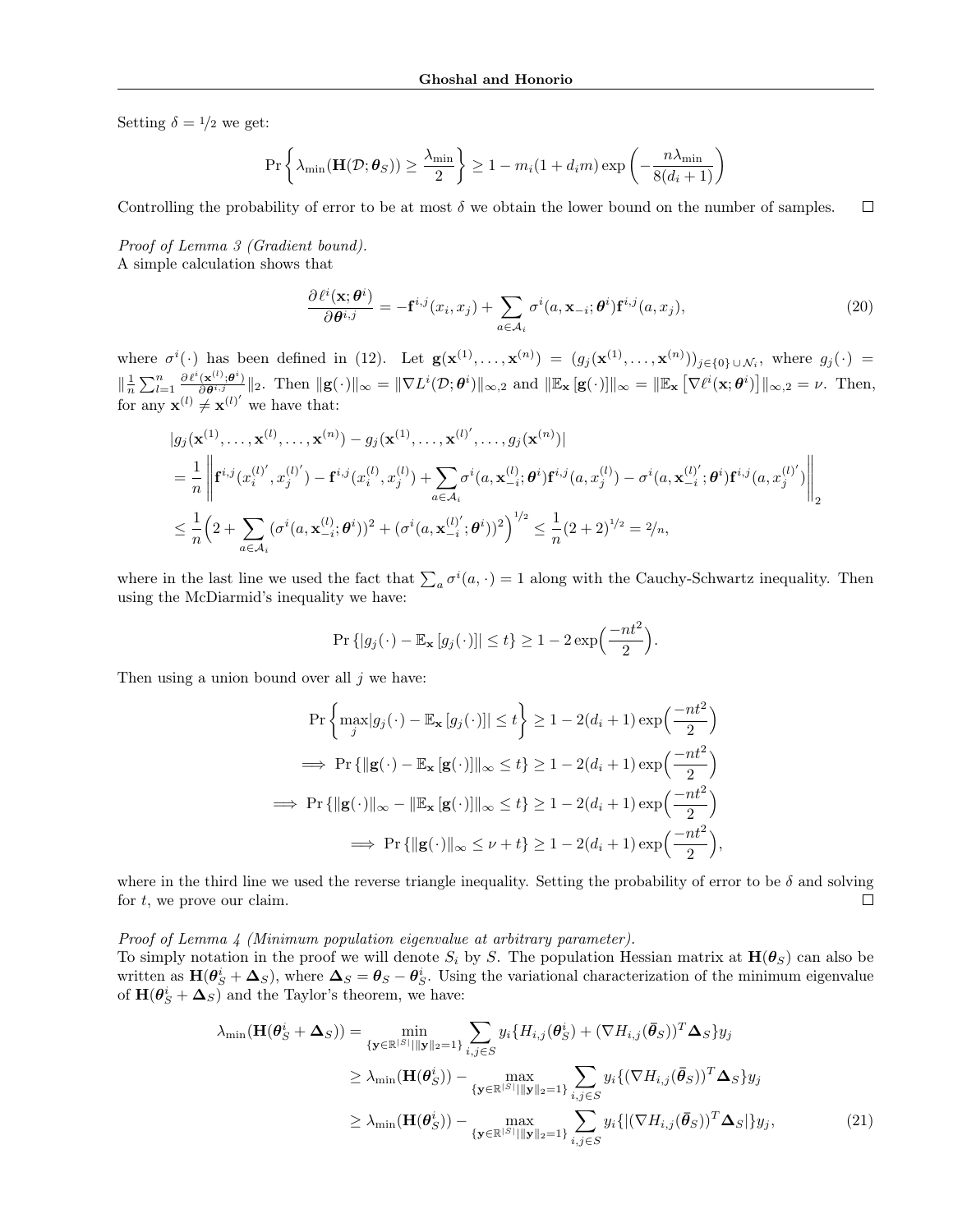where  $\bar{\theta} = t\theta_S^i + (1-t)\theta_S$  for some  $t \in [0,1]$ , and the third line follows from the monotonicity property of the spectral norm  $\|\|\cdot\|_2$  [\[JN91\]](#page-0-8). For any vector  $\boldsymbol{\theta} \in \Theta^i$ , let  $\mathbf{A}(\boldsymbol{\theta}_S) = (A_{i,j}(\boldsymbol{\theta}_S))$ , where  $A_{i,j}(\boldsymbol{\theta}_S) = |(\nabla H_{i,j}(\boldsymbol{\theta}_S))^T \boldsymbol{\Delta}_S|$ . Then,

<span id="page-2-0"></span>
$$
\|\mathbf{A}(\boldsymbol{\theta}_S)\|_2 = \|\mathbb{E}_{\mathbf{x}}\left[\mathbf{A}(\mathbf{x};\boldsymbol{\theta}_S)\right]\|_2 \le \max_{\mathbf{x}\in\mathcal{A}} \|\mathbf{A}(\mathbf{x};\boldsymbol{\theta}_S)\|_2.
$$
 (22)

Now consider the  $(j, k)$  block of  $\mathbf{A}(\mathbf{x}; \theta_S)$  for any  $\mathbf{x} \in \mathcal{A}$ , where  $j, k \in \{0\} \cup \mathcal{N}_i$ . Then, from [\(11\)](#page-0-9) we have that:

$$
\mathbf{A}_{j,k}(\mathbf{x};\boldsymbol{\theta}) = \underbrace{\sum_{a \in \mathcal{A}_i} |(\nabla \sigma^i(a, \mathbf{x}_{-i};\boldsymbol{\theta}))^T \mathbf{\Delta}_S | \mathbf{f}^{i,j}(a, x_j) (\mathbf{f}^{i,k}(a, x_k))^T}_{\mathbf{B}_{j,k}(\mathbf{x};\boldsymbol{\theta})} - \underbrace{\sum_{a,b \in \mathcal{A}_i} |\{\sigma^i(b, \mathbf{x}_{-i};\boldsymbol{\theta}) \nabla \sigma^i(a, \mathbf{x}_{-i};\boldsymbol{\theta}) + \sigma^i(a, \mathbf{x}_{-i};\boldsymbol{\theta}) \nabla \sigma^i(b, \mathbf{x}_{-i};\boldsymbol{\theta})\}^T \mathbf{\Delta}_S | \mathbf{f}^{i,j}(a, x_j) \mathbf{f}^{i,k}(a, x_k)^T. \mathbf{R}_{j,k}(\mathbf{x};\boldsymbol{\theta})}
$$

Thus,  $\mathbf{A}(\mathbf{x}; \theta) = \mathbf{B}(\mathbf{x}; \theta) - \mathbf{R}(\mathbf{x}; \theta)$ , where the matrices **B** and **R** have been defined above (block-wise). Observe that the matrix **R** is positive semi-definite. Therefore,  $\|\mathbf{A}(\mathbf{x}; \theta)\|_{2} \leq \|\mathbf{B}(\mathbf{x}; \theta)\|_{2}$ . Finally, since **B** is positive semi-definite, the spectral norm of B is at most the sum of the spectral norms of the diagonal blocks (c.f. Lemma [7\)](#page-4-0). Therefore, we have

$$
\|\mathbf{B}(\mathbf{x};\boldsymbol{\theta})\|_{2} \leq \sum_{j\in\{0\}\cup\mathcal{N}_{i}}\|\mathbf{B}_{j,j}(\mathbf{x};\boldsymbol{\theta})\|_{2} \leq (d_{i}+1)\Big(\max_{j\in\{0\}\cup\mathcal{N}_{i}}\|\mathbf{B}_{j,j}(\mathbf{x};\boldsymbol{\theta})\|_{2}\Big).
$$
 (23)

A little calculation shows that

<span id="page-2-1"></span>
$$
\frac{\partial \sigma^i(a,\mathbf{x}_{-i};\boldsymbol{\theta})}{\partial \boldsymbol{\theta}_j} = \sigma^i(a,\mathbf{x}_{-i};\boldsymbol{\theta}) \Big\{ \mathbf{f}^{i,j}(a,x_j) - \sum_{a' \in \mathcal{A}_i} \sigma^i(a',\mathbf{x}_{-i};\boldsymbol{\theta}) \mathbf{f}^{i,j}(a',x_j) \Big\},
$$

and  $\|\partial \sigma^i(a, \mathbf{x}_{-i}, \theta)/\partial \theta_j\|_{\infty} \leq 1/4$ . Further, since for any given  $a \in \mathcal{A}_i$ , at most  $m_j + 1$  elements of the partial derivative vector above is non-zero, we have  $\|\partial \sigma^i(a, \mathbf{x}_{-i}, \theta)/\partial \theta_i\|_2 \leq (m_j+1)/4$  and  $\|\nabla \sigma^i(a, \mathbf{x}_{-i}, \theta)\|_{\infty, 2} \leq (m_j+1)/4 \leq (m+1)/4$ . Then using the Cauchy-Schwartz inequality and the monotonicity property of spectral norm [\[JN91\]](#page-0-8) we have:

<span id="page-2-2"></span>
$$
\|\mathbf{B}_{j,j}(\mathbf{x};\boldsymbol{\theta})\|_{2} \leq \left\|\sum_{a\in\mathcal{A}_{i}}\|\nabla\sigma^{i}(a,\mathbf{x}_{-i};\boldsymbol{\theta}))\|_{\infty,2}\|\Delta_{S}\|_{1,2}\mathbf{f}^{i,j}(a,x_{j})(\mathbf{f}^{i,j}(a,x_{j}))^{T}\right\|_{2} \leq \frac{1}{4}m_{i}m\|\Delta_{S}\|_{1,2}
$$
\n(24)

Putting together  $(21)$ ,  $(22)$ ,  $(23)$  and  $(24)$  we get

$$
\lambda_{\min}(\mathbf{H}(\boldsymbol{\theta}_{S}^{i} + \boldsymbol{\Delta}_{S})) \geq \lambda_{\min}(\mathbf{H}(\boldsymbol{\theta}_{S}^{i})) - |||\mathbf{A}(\boldsymbol{\theta}_{S})|||_{2}
$$
  
\n
$$
\geq \lambda_{\min}(\mathbf{H}(\boldsymbol{\theta}_{S}^{i})) - (d_{i} + 1) \Big( \max_{\mathbf{x} \in \mathcal{A}} \max_{j \in \{0\} \cup \mathcal{N}_{i}} |||\mathbf{B}_{j,j}(\mathbf{x};\boldsymbol{\theta})|||_{2}\Big)
$$
  
\n
$$
\geq \lambda_{\min}(\mathbf{H}(\boldsymbol{\theta}_{S}^{i})) - \frac{1}{4}(d_{i} + 1)m_{i}m||\boldsymbol{\Delta}_{S}||_{1,2}.
$$

*Proof of Lemma [5](#page-0-10) (Error of the i-th estimator on the support set).*

To simplify notation in the proof, we will write *S* instead of  $S_i$ . Recall that  $L^i(\mathcal{D}; \theta)$  is the empirical loss for the *i*-th player for parameter  $\theta$ . For the purpose of the proof we will often write  $L(\theta)$  instead of  $L^i(\mathcal{D}; \theta)$ . Let  $F(\theta) = L(\theta) + \lambda \|\theta\|_{1,2}$ . For any  $\theta \in \Theta^i$ , let  $\Delta_S = \theta_S - \theta_S^i$  denote the difference between  $\theta$  and the true parameter  $\theta^i$  on the true support set *S*. We introduce the following shifted and reparameterized regularized loss function:

<span id="page-2-3"></span>
$$
\widetilde{F}(\Delta_S) = \underbrace{L(\theta_S^i + \Delta_S) - L(\theta_S^i)}_{\text{term 1}} + \underbrace{\lambda(\|\theta_S^i + \Delta_S\|_{1,2} - \|\theta_S^i\|_{1,2})}_{\text{term 2}},\tag{25}
$$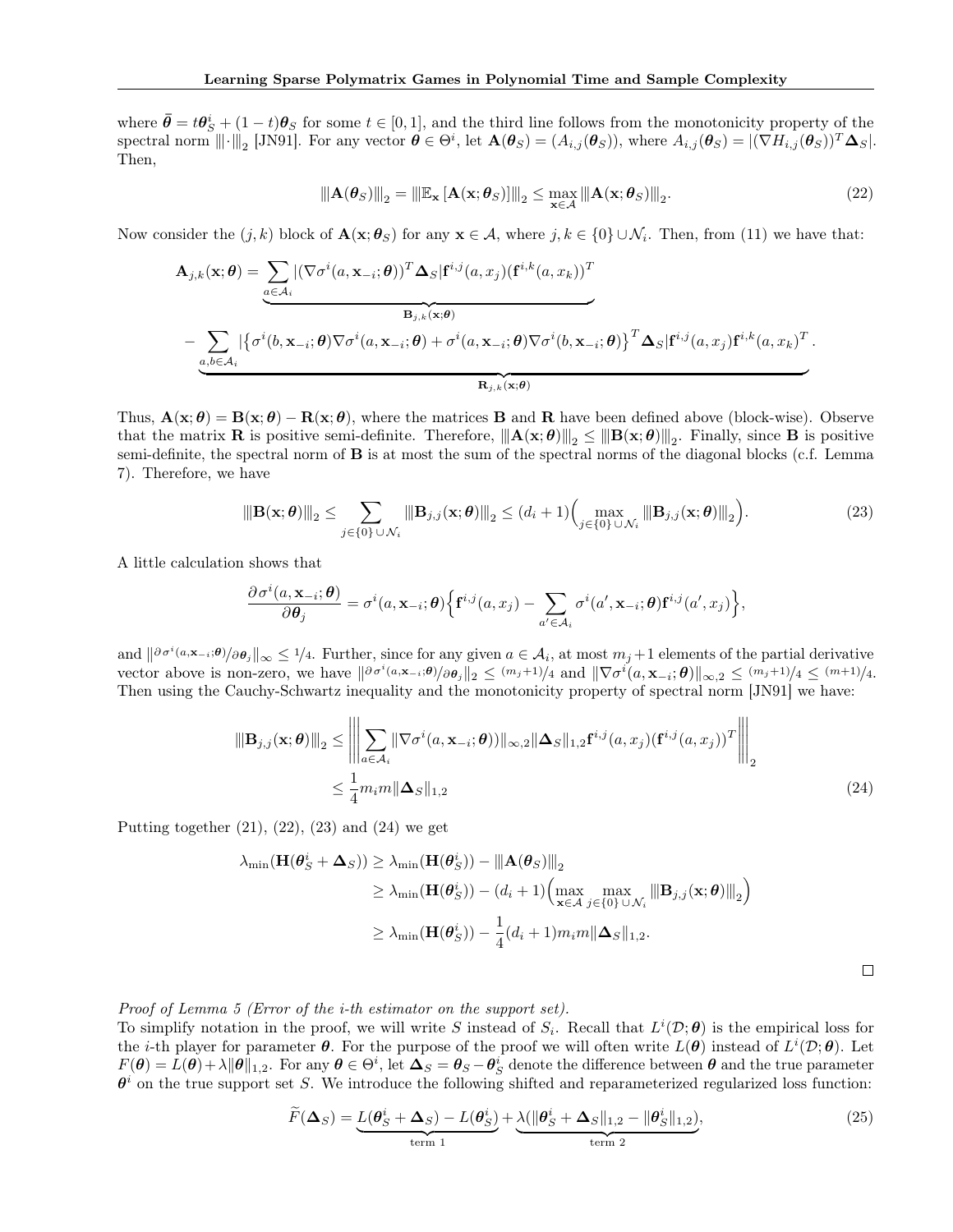which takes the value 0 at the true parameter  $\theta^i$ , i.e.,  $\tilde{F}(\mathbf{0}) = 0$ . Let  $\hat{\mathbf{\Delta}}_S = \hat{\theta}^i_S - \theta^i_S$ , where  $\hat{\theta}^i$  minimizes  $F(\theta)$ . Since  $\widehat{\theta}^i$  minimizes  $F(\theta)$ , we must have that  $F(\widehat{\Delta}_S) \leq 0$ . Thus, in order to upper bound  $\|\widehat{\Delta}_S\|_{1,2} = \|\widehat{\theta}_S - \theta_S^i\|_{1,2} \leq b$ , we show that there exists an  $\ell_{1,2}$  ball of radius *b* such that function  $\widetilde{F}(\Delta_S)$  is strictly positive on the surface of the ball. To see this, assume the contrary, i.e,  $\forall \Delta \in \Theta^i \wedge ||\Delta_S||_{1,2} = b$ ,  $F(\Delta_S) > 0$ , but  $\Delta_S$  lies outside the ball, i.e.,  $\|\hat{\mathbf{\Delta}}_S\|_{1,2} > b$ . Then, there exists a  $t \in (0,1)$  such that  $(1-t)\mathbf{0} + t\hat{\mathbf{\Delta}}_S$  lies on the surface of the ball, i.e.,  $||(1 - t)\mathbf{0} + t\hat{\mathbf{\Delta}}_S||_{1,2} = b$ . However, by convexity of  $\tilde{F}$  we have that

$$
0 < \widetilde{F}((1-t)\mathbf{0} + t\widehat{\mathbf{\Delta}}_S) \le (1-t)\widetilde{F}(\mathbf{0}) + t\widetilde{F}(\widehat{\mathbf{\Delta}}_S) = t\widetilde{F}(\widehat{\mathbf{\Delta}}_S),
$$

which implies that  $\widetilde{F}(\widehat{\Delta}_S) > 0$  and therefore is a contradiction to the fact that  $\widetilde{F}(\widehat{\Delta}_S) \leq 0$ . Going forward, our strategy would be to lower bound  $\widetilde{F}(\Delta_S)$  in terms of  $\|\Delta_S\|_{1,2} = b$ . We then set the lower bound to 0 and solve for *b*, to obtain the radius of the  $\ell_{1,2}$  ball on which the function is non-negative. Towards that end we first lower bound the first term of [\(25\)](#page-2-3).

Using the Taylor's theorem and the Cauchy-Schwartz inequality, for some  $t \in [0, 1]$ , we have:

$$
L(\theta_S^i + \Delta_S) - L(\theta_S^i)
$$
  
\n
$$
= \nabla L(\theta_S^i)^T \Delta_S + \Delta_S^T \nabla^2 L(\theta_S^i + t \Delta_S) \Delta_S,
$$
  
\n
$$
\geq -\|\nabla L(\theta_S^i)\|_{\infty,2} \|\Delta_S\|_{1,2} + \|\Delta_S\|_{2}^2 \lambda_{\min}(\mathbf{H}(\mathcal{D}; \theta_S^i + t \Delta_S))
$$
  
\n
$$
\geq -\frac{b\lambda}{2} + \frac{\|\Delta_S\|_{1,2}^2}{d_i + 1} \lambda_{\min}(\mathbf{H}(\mathcal{D}; \theta_S^i + t \Delta_S))
$$
  
\n
$$
\geq -\frac{b\lambda}{2} + \frac{b^2}{2(d_i + 1)} \left( C_{\min} - \frac{m^2 b(d_i + 1)}{4} \right)
$$
  
\n
$$
\geq -\frac{b\lambda}{2} + \frac{b^2 C_{\min}}{4(d_i + 1)},
$$
\n(26)

where the third follows from our assumption that  $\|\nabla L(\theta^i)\|_{\infty,2} \leq \lambda/2$  and the fact for any vector **x**,  $\|\mathbf{x}\|_2 \geq$  $(1/\sqrt{g})||\mathbf{x}||_{1,2}$  where the  $\ell_{1,2}$  norm is evaluated over *g* groups. The fourth line follows from Lemma [4](#page-0-7) with  $t = 1$ and Lemma [2.](#page-0-3) Finally, in the last line we assumed that  $b \leq 2C_{\min}/(m^2(d_i+1))$  — an assumption that we will verify momentarily. The second term of [\(25\)](#page-2-3) is easily lower bounded using the reverse triangle inequality as follows:

$$
\lambda(\|\boldsymbol{\theta}_{S}^{i} + \boldsymbol{\Delta}_{S}\|_{1,2} - \|\boldsymbol{\theta}_{S}^{i}\|_{1,2}) \ge -\lambda \|\boldsymbol{\Delta}_{S}\|_{1,2} = -b\lambda
$$
\n(27)

Putting together  $(25)$ ,  $(26)$  and  $(27)$  we get:

$$
\widetilde{F}(\Delta_S) \ge -\frac{b\lambda}{2} + \frac{b^2 C_{\min}}{4(d_i + 1)} - b\lambda.
$$

Setting the above to zero and solving for *b* we get:

<span id="page-3-1"></span><span id="page-3-0"></span>
$$
b = \frac{6\lambda(d_i + 1)}{C_{\min}}.
$$

Finally, coming back to our assumption that  $b \leq 2C_{\min}/(m^2(d_i+1))$ , it is easy to show that the assumption holds if the regularization parameter  $\lambda$  satisfies:

$$
\lambda \le \frac{C_{\min}^2}{3m^2(d_i+1)^2},
$$

The lower bound on the number of samples is obtained by ensuring that the lower bound on  $\lambda$  is less than the upper bound. The final claim follows from using the high probability bound on  $\|\nabla L(\theta^i)\|_{\infty,2}$  from Lemma [3.](#page-0-5)

*Proof of Lemma [6](#page-0-11) (Error of the i-th parameter estimator).*

 $\Delta \stackrel{\text{def}}{=} \hat{\theta}_i - \theta^i$ . We will denote the true support of  $\theta^i$  by *S*, and the complement of *S* by *S<sup>c</sup>*. We will also simply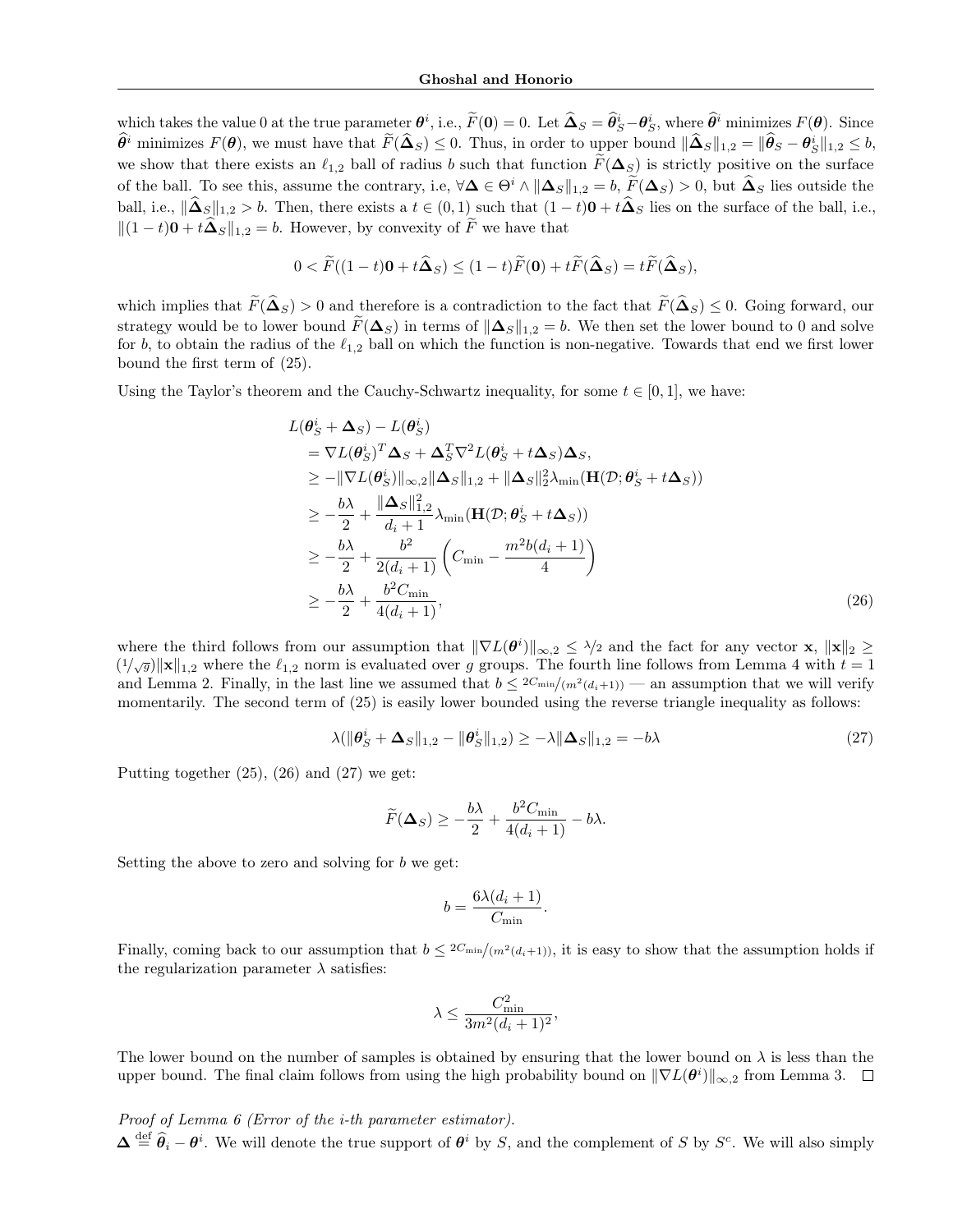write  $L(\theta)$  instead of  $L^i(\mathcal{D}; \theta)$ . For any vector y, let  $\mathbf{y}_{\bar{S}}$  denote the vector y with elements not in the support set *S* zeroed out, i.e.,

$$
(\mathbf{y}_{\bar{S}})_j = \begin{cases} y_j & j \in S, \\ 0 & \text{otherwise} \end{cases}
$$

Then by definition of *S*, we have that  $\|\boldsymbol{\theta}_{\bar{S}}^i\|_{1,2} = \|\boldsymbol{\theta}^i\|_{1,2}$ .

$$
\begin{aligned} \|\widehat{\theta}^i\|_{1,2} &= \|\theta^i + \Delta\|_{1,2} = \|\theta^i_{\bar{S}} + \Delta_{\bar{S}} + \Delta_{\bar{S}^c}\|_{1,2} \\ &= \|\theta^i_{\bar{S}} + \Delta_{\bar{S}}\|_{1,2} + \|\Delta_{\bar{S}^c}\|_{1,2} \\ &\geq \|\theta^i_{\bar{S}}\|_{1,2} - \|\Delta_{\bar{S}}\|_{1,2} + \|\Delta_{\bar{S}^c}\|_{1,2}, \end{aligned}
$$

where in the second line follows from the fact that the index sets *S* and *S<sup>c</sup>* have non-overlapping groups, and in the last line we used the reverse triangle inequality. Rearranging the terms of the previous equation, and from the fact that  $\|\theta_{\bar{S}}^i\|_{1,2} = \|\theta^i\|_{1,2}$ , we get:

<span id="page-4-2"></span><span id="page-4-1"></span>
$$
\|\theta^i\|_{1,2} - \|\widehat{\theta}^i\|_{1,2} \le \|\Delta_{\bar{S}}\|_{1,2} - \|\Delta_{\bar{S}^c}\|_{1,2}
$$
\n(28)

Next, by optimality of  $\hat{\theta}^i$  we have that  $L(\theta^i) + \lambda \|\theta^i\|_{1,2} \ge L(\hat{\theta}^i) + \lambda \|\hat{\theta}^i\|_{1,2}$ . Rearranging the terms and continuing, we get

$$
\lambda(\|\boldsymbol{\theta}^{i}\|_{1,2} - \|\widehat{\boldsymbol{\theta}}^{i}\|_{1,2}) \ge L(\widehat{\boldsymbol{\theta}}^{i}) - L(\boldsymbol{\theta}^{i})
$$
  
\n
$$
\ge (\nabla L(\widehat{\boldsymbol{\theta}}^{i}))^{T} (\widehat{\boldsymbol{\theta}}^{i} - \boldsymbol{\theta}^{i})
$$
  
\n
$$
\ge -\|\nabla L(\widehat{\boldsymbol{\theta}}^{i})\|_{\infty,2} \|\Delta\|_{1,2}
$$
  
\n
$$
\ge -\frac{\lambda}{2} \|\Delta\|_{1,2},
$$
\n(29)

where the third line follows from the convexity of  $L(\cdot)$ , the fourth line follows from the Cauchy-Schwartz inequality and the last line follows from our assumption that  $\lambda \geq 2\|\nabla L(\theta^i)\|_{\infty,2}$ . Thus, from [\(28\)](#page-4-1) and [\(29\)](#page-4-2) we have that

$$
\frac{1}{2} \|\mathbf{\Delta}\|_{1,2} \ge \|\mathbf{\Delta}_{\bar{S}^c}\|_{1,2} - \|\mathbf{\Delta}_{\bar{S}}\|_{1,2} \n\implies \frac{1}{2} \|\mathbf{\Delta}_{\bar{S}}\|_{1,2} + \frac{1}{2} \|\mathbf{\Delta}_{\bar{S}^c}\|_{1,2} \ge \|\mathbf{\Delta}_{\bar{S}^c}\|_{1,2} - \|\mathbf{\Delta}_{\bar{S}}\|_{1,2} \n\implies 3 \|\mathbf{\Delta}_{\bar{S}}\|_{1,2} \ge \|\mathbf{\Delta}_{\bar{S}^c}\|_{1,2}.
$$

Finally, from the above inequality, we have  $\|\Delta\|_{1,2} = \|\Delta_{\bar{S}}\|_{1,2} + \|\Delta_{\bar{S}^c}\|_{1,2} \le 4\|\Delta_S\|_{1,2}$ . The final result follows from the upper bound on  $\|\Delta_S\|_{1,2}$  derived in Lemma 5. from the upper bound on  $\|\mathbf{\Delta}_S\|_{1,2}$  derived in Lemma [5.](#page-0-10)

<span id="page-4-0"></span>**Lemma 7** (Maximum eigenvalue of block positive semi-definite matrix). Let  $X \in \mathbb{R}^{n \times n} \succeq 0$  be any positive *semi-definite matrix, with* X*i,i being the i-th diagonal block of* X*. Then*

$$
\lambda_{\max}(\mathbf{X}) \leq \sum_i \lambda_{\max}(\mathbf{X}_{i,i})
$$

*Proof.* We will prove the result by decomposing **X** into two blocks as follows:

$$
\mathbf{X} = \begin{bmatrix} \mathbf{X}_{1,1} & \mathbf{X}_{1,2} \\ \mathbf{X}_{2,1} & \mathbf{X}_{2,2} \end{bmatrix},
$$

where  $\mathbf{X}_{1,1} \in \mathbb{R}^{n_1 \times n_1}$ ,  $\mathbf{X}_{2,2} \in \mathbb{R}^{n_2 \times n_2}$  and  $n_1+n_2=1$ . The general result for multiple diagonal blocks is obtained by recursively decomposing the blocks  $\mathbf{X}_{1,1}$  and  $\mathbf{X}_{2,2}$ . Any unit vector x can be written as  $\mathbf{x} = c_1(\mathbf{x})\mathbf{x}_1(\mathbf{x})+c_2(\mathbf{x})\mathbf{x}_2(\mathbf{x}),$ with  $\mathbf{x}_1(\mathbf{x})=(x_1/\|\mathbf{x}_1(\mathbf{x})\|_2,\ldots,x_{n_1}/\|\mathbf{x}_1(\mathbf{x})\|_2,\mathbf{0}), \mathbf{x}_2(\mathbf{x})=(0,x_{n_2}/\|\mathbf{x}_2(\mathbf{x})\|_2,\ldots,x_n/\|\mathbf{x}_2(\mathbf{x})\|_2), \text{ and } c_1(\mathbf{x})=\|\mathbf{x}_1(\mathbf{x})\|_2$ (similarly  $c_2(\mathbf{x})$ ). For notational simplicity we will drop the  $(\mathbf{x})s$ . Note that  $c_1^2 + c_2^2 = 1$ , thus  $\mathbf{c} = (c_1, c_2)$  is also a unit vector. Further, for any unit vector **x**, we have  $\mathbf{x}^T \mathbf{X} \mathbf{x} = \mathbf{c}^T \mathbf{Y} \mathbf{c}$ , where

$$
\mathbf{Y} = \begin{bmatrix} \mathbf{x}_1^T \mathbf{X} \mathbf{x}_1 & \mathbf{x}_1^T \mathbf{X} \mathbf{x}_2 \\ \mathbf{x}_2^T \mathbf{X} \mathbf{x}_1 & \mathbf{x}_2^T \mathbf{X} \mathbf{x}_2 \end{bmatrix} \in \mathbb{R}^{2 \times 2}.
$$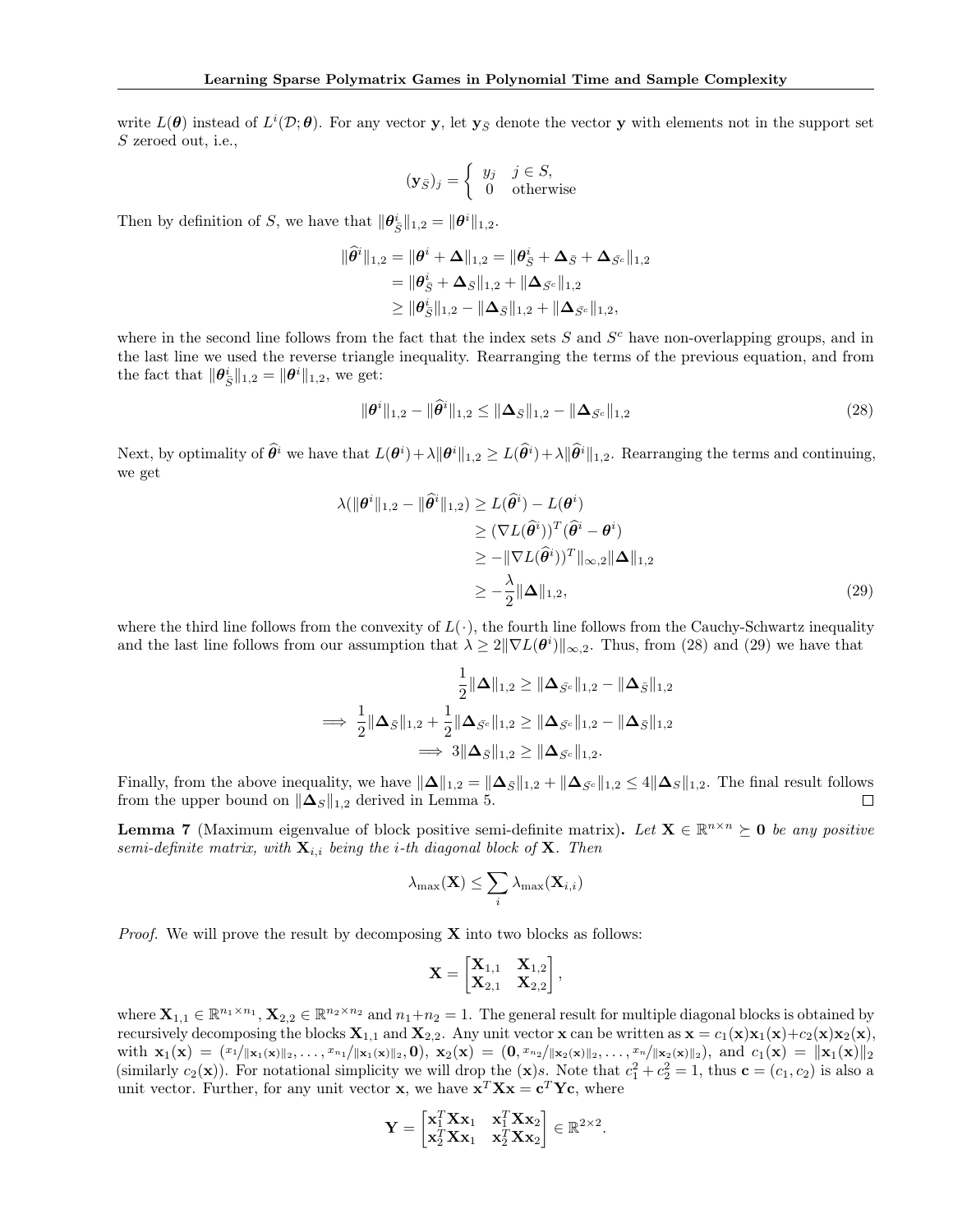Note that  $\mathbf{x}_1^T \mathbf{X} \mathbf{x}_1 \leq \lambda_{\max}(\mathbf{X}_{1,1})$  and  $\mathbf{x}_2^T \mathbf{X} \mathbf{x}_2 \leq \lambda_{\max}(\mathbf{X}_{2,2})$  for all x. Thus, using the variational characterization of the maximum eigenvalue of  $X$  we get:

$$
\lambda_{\max}(\mathbf{X}) = \max_{\|\mathbf{x}\|_2=1} \mathbf{x}^T \mathbf{X} \mathbf{x}
$$
\n
$$
= \max_{\{\mathbf{c} = (\|\mathbf{x}_1(\mathbf{x})\|_2, \|\mathbf{x}_2(\mathbf{x})\|_2) : \|\mathbf{x}\|_2=1\}} \mathbf{c}^T \mathbf{Y} \mathbf{c}
$$
\n
$$
\leq \max_{\|\mathbf{c}\|_2=1} \mathbf{c}^T \mathbf{Y} \mathbf{c} = \lambda_{\max}(\mathbf{Y}) \leq \text{Tr}(\mathbf{Y}) \qquad \text{(since } \mathbf{Y} \text{ is positive semi-definite})
$$
\n
$$
\leq \lambda_{\max}(\mathbf{X}_{1,1}) + \lambda_{\max}(\mathbf{X}_{2,2}),
$$

where the third line follows from the fact that the maximization is over a superset of the set  $\{c = (\|\mathbf{x}_1(\mathbf{x})\|_2, \|\mathbf{x}_2(\mathbf{x})\|_2) : \|\mathbf{x}\|_2 = 1\}$ .  $(\|\mathbf{x}_1(\mathbf{x})\|_2, \|\mathbf{x}_2(\mathbf{x})\|_2) : \|\mathbf{x}\|_2 = 1$ .

# Appendix B Details of Synthetic Experiments

We generated random polymatrix games *G* by first generating random graphs over *p* players with degree exactly *d*, and number of pure strategies  $m = 3$  per player. For each edge  $(i, j)$  in the graph, we set the payoffs as follows:

| $u^{i,i}(a) = 0$                     | $(\forall a \in [3])$                 |
|--------------------------------------|---------------------------------------|
| $u^{i,j}(a,b) \sim \mathcal{N}(0,2)$ | $(\forall a \in [2] \land b \in [3])$ |
| $u^{i,j}(3,b) = 0$                   | $(\forall b \in [3])$                 |

We then generated a data set  $\mathcal D$  from the game using the local noise model [\(5\)](#page-0-12), with the noise parameter  $q_i = 0.6$  for all  $i \in [p]$ . We then used our method to learn a game  $\hat{G}$  from the data set *D*, and computed  $\mathbf{1} \left[ \mathcal{NE}(\widehat{\mathcal{G}}) = \mathcal{NE}(\mathcal{G}) \right]$ . We then estimated the probability of successful PSNE recovery, Pr  $\left\{ \mathcal{NE}(\widehat{\mathcal{G}}) = \mathcal{NE}(\mathcal{G}) \right\}$ , across 40 randomly sampled polymatrix games. Figure [1](#page-0-13) plots the probability of successful PSNE recovery as the number of samples is varied as  $n = 10^c(d+1)^2 \log(2^p(d+1)/\delta)$  and for various values of  $d \in \{1, 3, 5\}$ , with *c* being the control parameter and  $\delta = 0.01$ .

## Appendix C Experiments on real-world data

We validated our method on three publicly available real-world data sets containing (a) U.S. supreme court justices rulings, (b) voting records of senators from the 114th U.S. congress, and (c) roll-call votes in the U.N. General Assembly. We present evaluations of our method for each of the data set below.

#### C.1 Supreme court voting records

We analyzed two data sets of supreme court rulings: the first data set contains rulings of 9 justices across 512 cases spanning years 2010 to 2014, while the second data set contains rulings of 8 justices across 75 cases from year 2015 onwards [3](#page-5-0). We pre-processed the data, according the available code book, to map the vote of each justice, which was originally an integer between 1 to 8, to an integer between 1 to 3. Votes  $\{1, 3, 4, 5\}$  were mapped to 1 and was interpreted as "voting with majority", votes *{*6*,* 7*,* 8*}* were mapped to 2 and was interpreted as "not participating in the decision" , while vote 3 was mapped to 2 and was interpreted as "dissent". Thus, after pre-processing, each justice's vote was an integer between 1 to 3, with 1 corresponding to majority, 2 corresponding to abstention, and 3 corresponding to dissent.

After pre-processing the data, we learned a polymatrix game over supreme court justices using our algorithm. The regularization parameter  $\lambda$  was set according to Theorem [1](#page-0-14) with reasonable values for different unknown population parameters. A more principled way to chose the regularization parameter  $\lambda$  is to assume a specific observation model, for instance, the global or local noise model, and then using crossvalidation to maximize the log-likelihood. The game graphs are shown in Figure [2](#page-6-0) and the PSNE sets are shown in Table [1](#page-6-1) for the two supreme court rulings data sets (years 2010-2014 and year 2015 onwards).

<span id="page-5-0"></span> $3$ All the data sets are publicly available at  $http://scdb.wust1.edu.$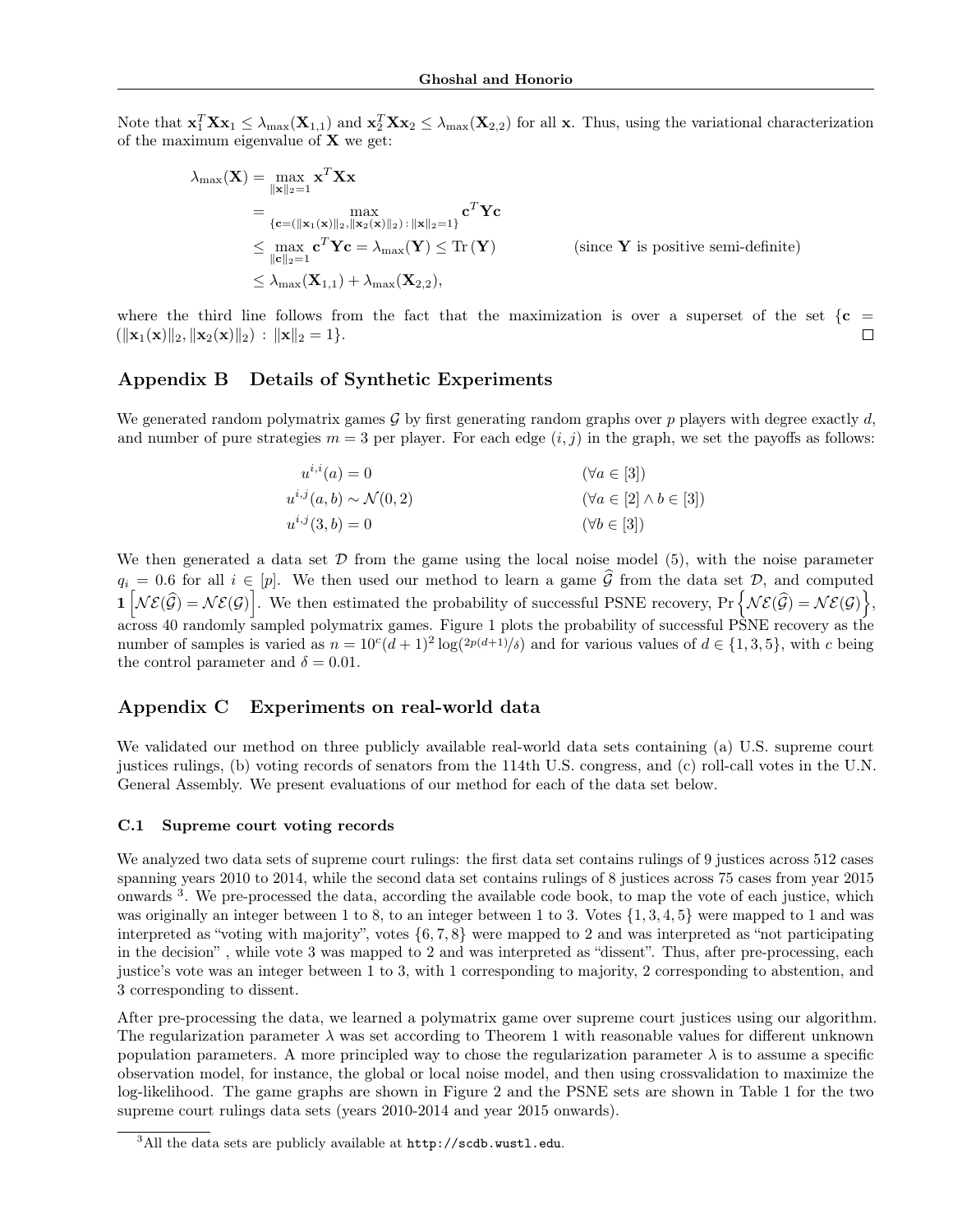From [2](#page-6-0) it is clear that our method recovers the well-established ideologies of the supreme court justices. This is especially evident for the graph learned from the first data set — there are two strongly connected components corresponding to the conservative and liberal bloc within the supreme court. The PSNE set recovered by our algorithm is also quite revealing. In both the data sets, a unanimous vote of 1 is a Nash equilibrium. Justice Kennedy, who has a moderate jurisprudence, always votes with the majority in the PSNE set. Further, strategy profiles where the conservative blocs and liberal blocs vote unanimously but dissent against each other are also in the PSNE set. In the second data set, there is a strongly connected component between the justice Kagan, Kennedy, and Breyer — this also bears out in the corresponding PSNE set where the strategies of the three justices are identical.

To compute the price of anarchy (PoA), we shifted all the payoff matrices by a constant to make the payoffs non-negative. Note that this does not change the PSNE set of the game. The price of anarchy was computed to be the ratio between the maximum welfare across all strategy profiles and the minimum welfare across all strategy profiles in the PSNE set. The PoA for the two data sets were, respectively, 1.9104 and 1.6115.



<span id="page-6-0"></span>Figure 2: The graphical game recovered from supreme court rulings data set 1 (years 2010-2014) on the left, and data set 2 (year 2015 onwards) on the right. Justice Thomas, Scalia, Roberts and Alito are widely known to be conservative and are denoted by the color  $\blacksquare$ , while Justice Breyer, Kagan, Sotomayor and Ginsburg, who are known to have a more liberal jurisprudence, are denoted by color | | Justice Kennedy, who has a reputation of being moderate, is denoted by the color  $\blacksquare$ . The game graph was generated by adding all edges  $(i, j)$  if the corresponding payoff matrix  $u^{i,j}$  was not all zeros. The average "influence" from  $j$  to  $i$  was calculated as the mean absolute payoff, i.e.,  $\frac{1}{6} \sum_{a=2}^{3} \sum_{b=1}^{3} |u^{i,j}(a, b)|$ . The thickness of the edge denotes this influence of player *j* on *i*. Only the top 50% of the edges, in terms of influence, are shown.

|  |  |  |  | Thomas Scalia Alito Roberts Kennedy Breyer Kagan Ginsburg Sotomayor |  |
|--|--|--|--|---------------------------------------------------------------------|--|
|  |  |  |  |                                                                     |  |
|  |  |  |  |                                                                     |  |
|  |  |  |  |                                                                     |  |
|  |  |  |  |                                                                     |  |
|  |  |  |  |                                                                     |  |
|  |  |  |  | Thomas Alito Roberts Kennedy Breyer Kagan Ginsburg Sotomayor        |  |
|  |  |  |  |                                                                     |  |
|  |  |  |  |                                                                     |  |
|  |  |  |  |                                                                     |  |
|  |  |  |  |                                                                     |  |

<span id="page-6-1"></span>Table 1: The PSNE set learned from supreme court rulings data sets 1704 (top) and 1705 (bottom) respectively. Colors represent **conservative**, liberal, and **neutral** justices respectively. The price of anarchy for the two data sets was computed to be 1.9 and 1.6 respectively.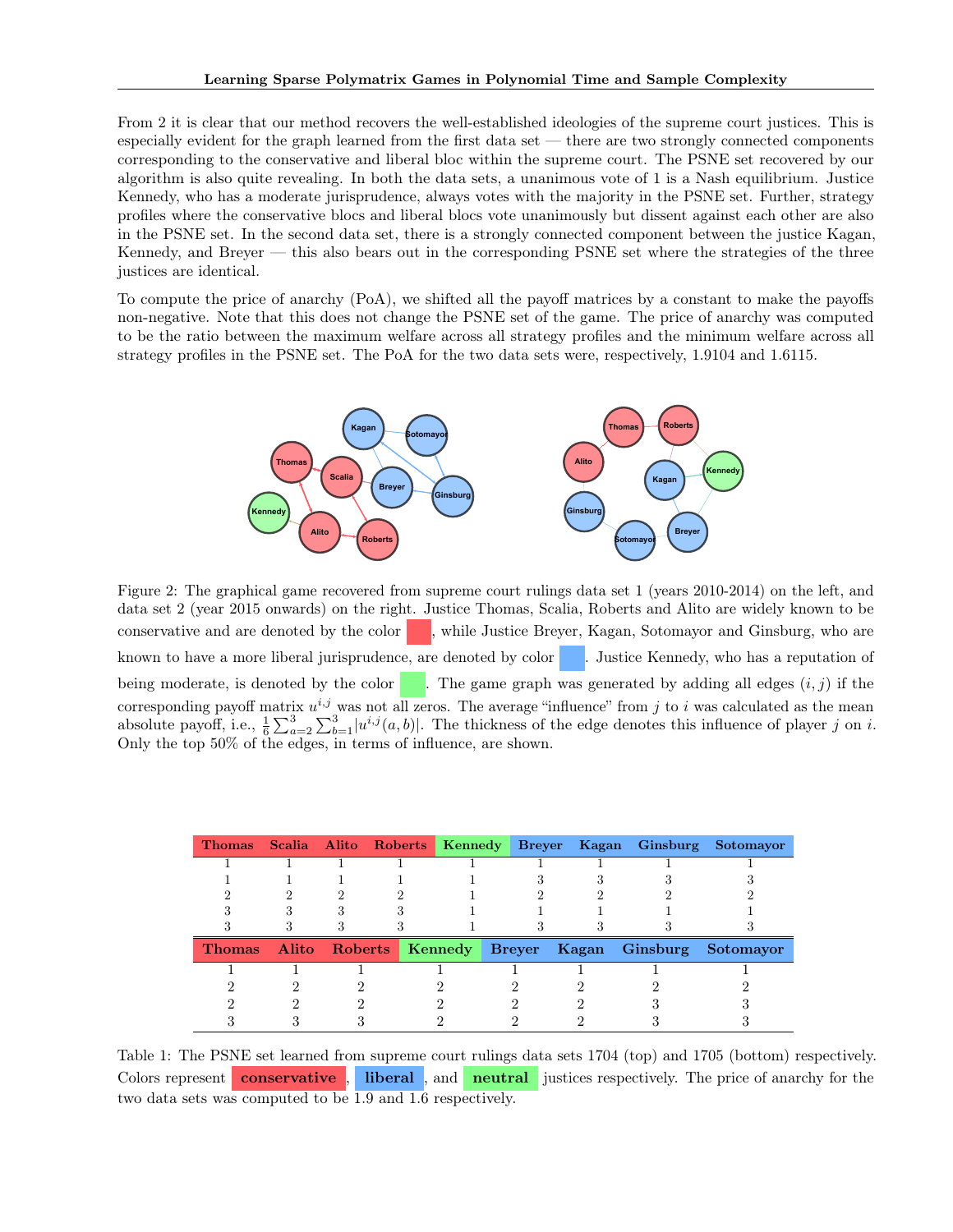### C.2 Senate voting records

We analyzed U.S. congressional voting records for the second session of the 114th congress (January 4, 2016 to January 3, 2017)<sup>[4](#page-7-0)</sup>. The data set comprised of the votes of 100 senators on 63 bills. The votes were pre-processed to take one of the three values: 1 ("yes"), 2 ("abstention"), and 3 ("no"). After pre-processing the data set we ran our algorithm to recover a polymatrix game from congressional voting records. Figure [3](#page-7-1) shows the recovered game graph. Once again our method recovers the connected components corresponding the republicans and democrats. Interestingly, the connected components also have a nice geographic interpretation, for instance, the graph groups senators from Idaho, New Mexico, New York and midwestern states in their respective connected components. Strategy profiles where the overwhelming majority of senators in a connected component vote "yes" are in equilibria.



<span id="page-7-1"></span>Figure 3: The game graph learned from 114th U.S. congressional voting records. Only nodes with degree greater than one are shown. Colors represent the following: **Democrat**, **Republican**, **Independent**. The graph on the right shows the states that the senators belong to. The thickness of the edges denote the amount of influence, computed as the mean absolute payoff, between the senators. Only nodes with degree at least 1 are shown.

|  |                               |  | Baldwin Bennet Blumenthal Cardin Casey Coons Feinstein King Klobuchar Peters Shaheen Stabenow |  |  |  |                            |  |                                                                                                                           |  |  |  |
|--|-------------------------------|--|-----------------------------------------------------------------------------------------------|--|--|--|----------------------------|--|---------------------------------------------------------------------------------------------------------------------------|--|--|--|
|  |                               |  |                                                                                               |  |  |  |                            |  |                                                                                                                           |  |  |  |
|  | Cochran Roberts Rounds Wicker |  |                                                                                               |  |  |  | Fischer Hoeven Moran Thune |  | Hirono Reed Schumer Whitehouse                                                                                            |  |  |  |
|  |                               |  |                                                                                               |  |  |  |                            |  |                                                                                                                           |  |  |  |
|  |                               |  |                                                                                               |  |  |  |                            |  |                                                                                                                           |  |  |  |
|  |                               |  |                                                                                               |  |  |  |                            |  | Blunt Boozman Burr Capito Cassidy Coats Corker Cornyn Daines Ernst Grassley Hatch Isakson McCain McConnell Portman Tillis |  |  |  |
|  |                               |  |                                                                                               |  |  |  |                            |  |                                                                                                                           |  |  |  |
|  |                               |  |                                                                                               |  |  |  |                            |  |                                                                                                                           |  |  |  |
|  |                               |  |                                                                                               |  |  |  |                            |  |                                                                                                                           |  |  |  |
|  |                               |  |                                                                                               |  |  |  |                            |  |                                                                                                                           |  |  |  |
|  |                               |  |                                                                                               |  |  |  |                            |  |                                                                                                                           |  |  |  |
|  |                               |  |                                                                                               |  |  |  |                            |  |                                                                                                                           |  |  |  |
|  |                               |  |                                                                                               |  |  |  |                            |  |                                                                                                                           |  |  |  |
|  |                               |  |                                                                                               |  |  |  |                            |  |                                                                                                                           |  |  |  |
|  |                               |  |                                                                                               |  |  |  |                            |  |                                                                                                                           |  |  |  |

Table 2: The PSNE set for the major connected components in the game graph learned from congressional voting records. The combined number of Nash equilibria computed across senators with degree at least 1 was 144 and the price of anarchy was computed to be 2.6297.

## C.3 United Nations voting data

In our final real-world experiment we analyzed roll-call votes in the U.N. General Assembly. The data set

<span id="page-7-0"></span><sup>&</sup>lt;sup>4</sup>The data set is publicly available at  $http://www.senate.gov/legislative/votes.htm$